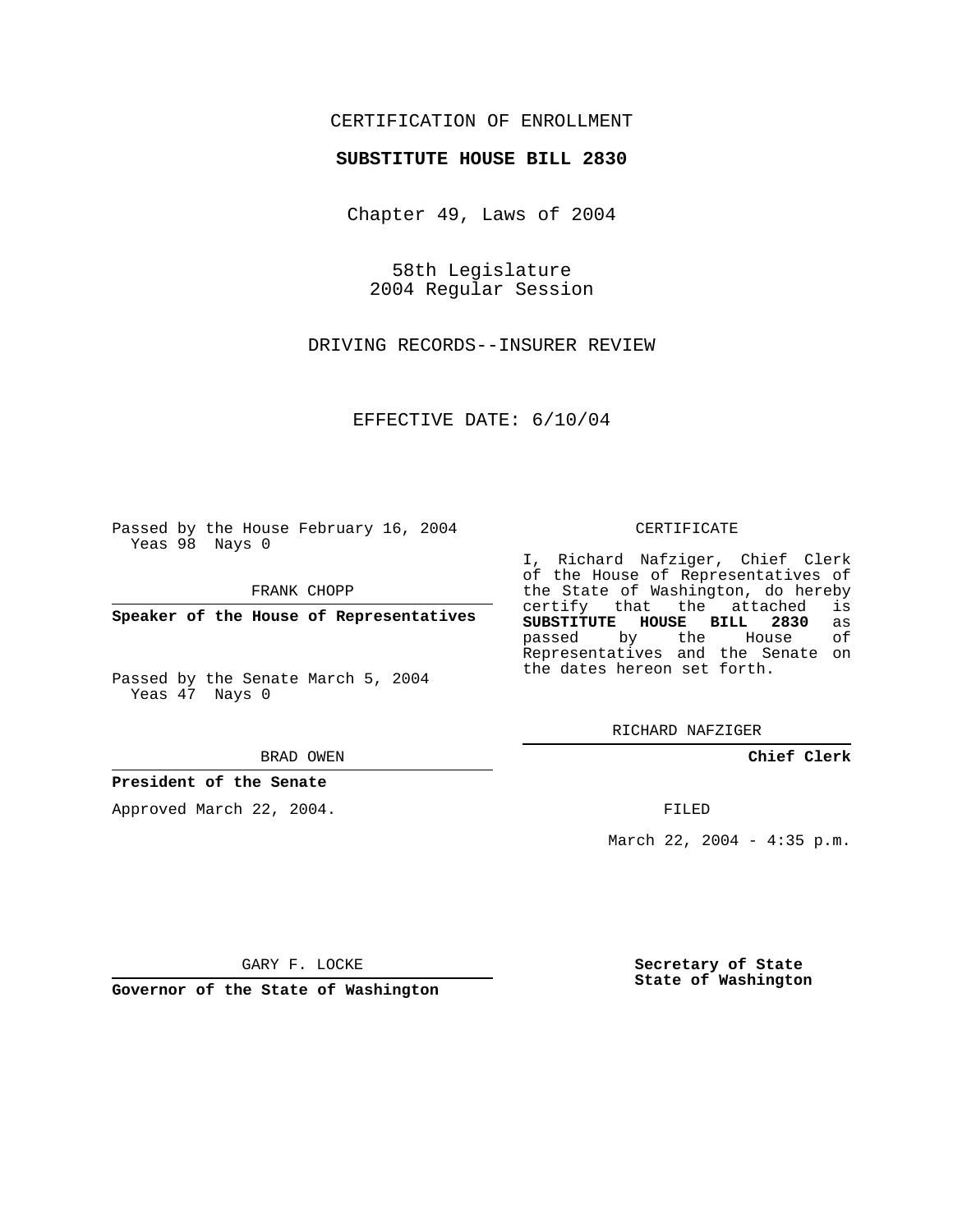# **SUBSTITUTE HOUSE BILL 2830** \_\_\_\_\_\_\_\_\_\_\_\_\_\_\_\_\_\_\_\_\_\_\_\_\_\_\_\_\_\_\_\_\_\_\_\_\_\_\_\_\_\_\_\_\_

\_\_\_\_\_\_\_\_\_\_\_\_\_\_\_\_\_\_\_\_\_\_\_\_\_\_\_\_\_\_\_\_\_\_\_\_\_\_\_\_\_\_\_\_\_

Passed Legislature - 2004 Regular Session

## **State of Washington 58th Legislature 2004 Regular Session**

**By** House Committee on Transportation (originally sponsored by Representatives Hudgins, Jarrett, Hatfield, Mielke, Wallace and Nixon)

READ FIRST TIME 02/10/04.

 AN ACT Relating to authorizing a fee for the limited purpose of reviewing driving records of existing policyholders for changes; and amending RCW 46.52.130.

BE IT ENACTED BY THE LEGISLATURE OF THE STATE OF WASHINGTON:

 **Sec. 1.** RCW 46.52.130 and 2003 c 367 s 1 are each amended to read as follows:

 (1) A certified abstract of the driving record shall be furnished only to:

(a) The individual named in the abstract;

 (b) An employer or prospective employer or an agent acting on behalf of an employer or prospective employer, or a volunteer organization for which the named individual has submitted an application for a position that could require the transportation of children under eighteen years of age, adults over sixty-five years of age, or physically or mentally disabled persons;

 (c) An employee or agent of a transit authority checking prospective volunteer vanpool drivers for insurance and risk management needs;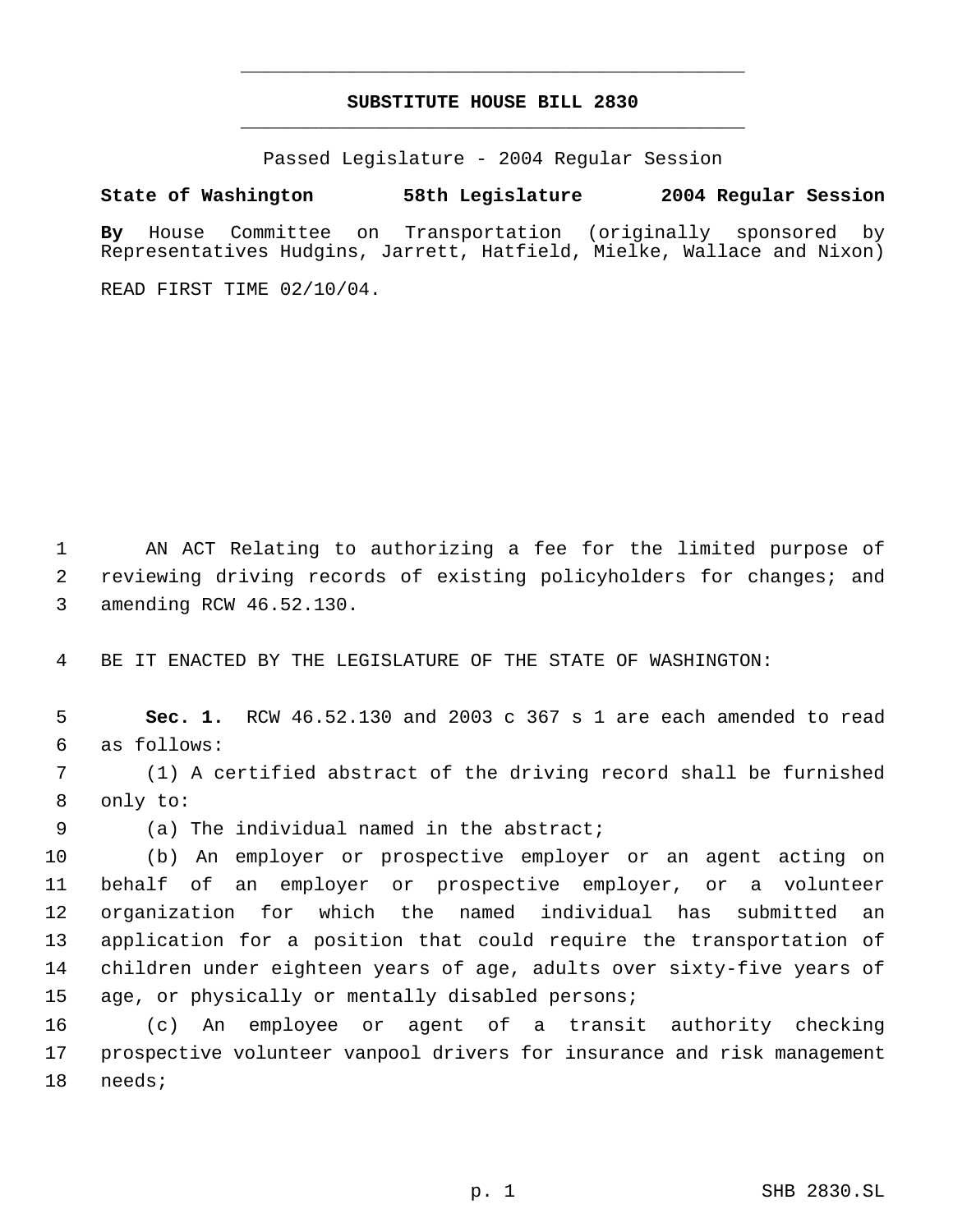(d) The insurance carrier that has insurance in effect covering the 2 employer or a prospective employer;

 (e) The insurance carrier that has motor vehicle or life insurance in effect covering the named individual;

 (f) The insurance carrier to which the named individual has applied;

 (g) An alcohol/drug assessment or treatment agency approved by the department of social and health services, to which the named individual has applied or been assigned for evaluation or treatment; or

(h) City and county prosecuting attorneys.

 (2) City attorneys and county prosecuting attorneys may provide the driving record to alcohol/drug assessment or treatment agencies approved by the department of social and health services to which the named individual has applied or been assigned for evaluation or treatment.

16 (3)(a) The director, upon proper request, shall furnish a certified abstract covering the period of not more than the last three years to insurance companies.

 (b) The director may enter into a contractual agreement with an insurance company or its agent for the limited purpose of reviewing the driving records of existing policyholders for changes to the record 22 during specified periods of time. The department shall establish a fee 23 for this service, which must be deposited in the highway safety fund. 24 The fee for this service must be set at a level that will not result in a net revenue loss to the state. Any information provided under this subsection, must be treated in the same manner and subject to the same 27 restrictions as certified abstracts.

 (4) Upon proper request, the director shall furnish a certified abstract covering a period of not more than the last five years to state approved alcohol/drug assessment or treatment agencies, except that the certified abstract shall also include records of alcohol- related offenses as defined in RCW 46.01.260(2) covering a period of not more than the last ten years.

 (5) Upon proper request, a certified abstract of the full driving record maintained by the department shall be furnished to a city or county prosecuting attorney, to the individual named in the abstract, to an employer or prospective employer or an agent acting on behalf of an employer or prospective employer of the named individual, or to a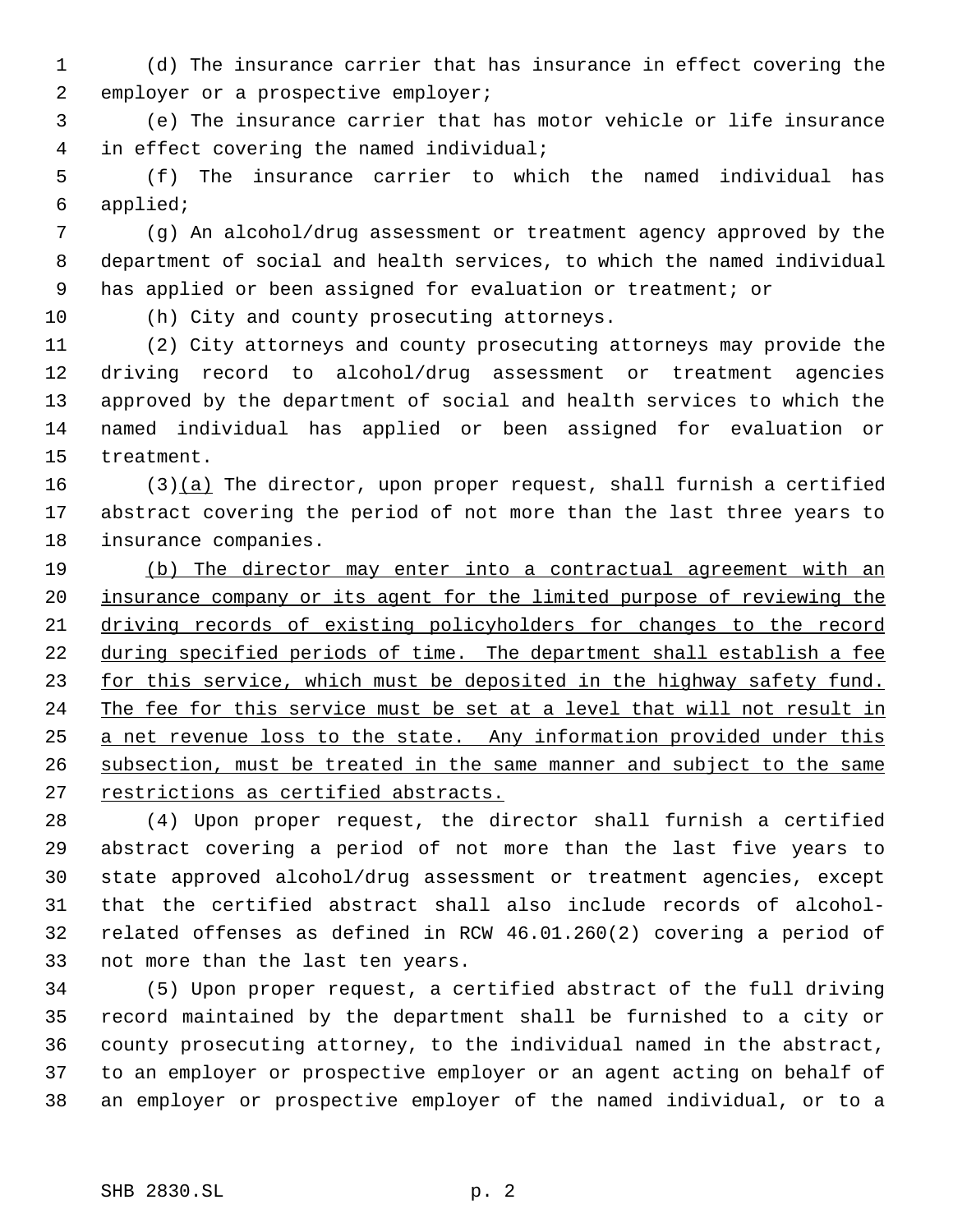volunteer organization for which the named individual has submitted an application for a position that could require the transportation of children under eighteen years of age, adults over sixty-five years of age, or physically or mentally disabled persons, or to an employee or agent of a transit authority checking prospective volunteer vanpool drivers for insurance and risk management needs.

(6) The abstract, whenever possible, shall include:

 (a) An enumeration of motor vehicle accidents in which the person was driving;

(b) The total number of vehicles involved;

(c) Whether the vehicles were legally parked or moving;

(d) Whether the vehicles were occupied at the time of the accident;

(e) Whether the accident resulted in any fatality;

 (f) Any reported convictions, forfeitures of bail, or findings that an infraction was committed based upon a violation of any motor vehicle law;

(g) The status of the person's driving privilege in this state; and

 (h) Any reports of failure to appear in response to a traffic citation or failure to respond to a notice of infraction served upon the named individual by an arresting officer.

 (7) Certified abstracts furnished to prosecutors and alcohol/drug assessment or treatment agencies shall also indicate whether a recorded violation is an alcohol-related offense as defined in RCW 46.01.260(2) that was originally charged as one of the alcohol-related offenses designated in RCW 46.01.260(2)(b)(i).

 (8) The abstract provided to the insurance company shall exclude any information, except that related to the commission of misdemeanors or felonies by the individual, pertaining to law enforcement officers or fire fighters as defined in RCW 41.26.030, or any officer of the Washington state patrol, while driving official vehicles in the performance of occupational duty. The abstract provided to the insurance company shall include convictions for RCW 46.61.5249 and 46.61.525 except that the abstract shall report them only as negligent driving without reference to whether they are for first or second degree negligent driving. The abstract provided to the insurance company shall exclude any deferred prosecution under RCW 10.05.060, except that if a person is removed from a deferred prosecution under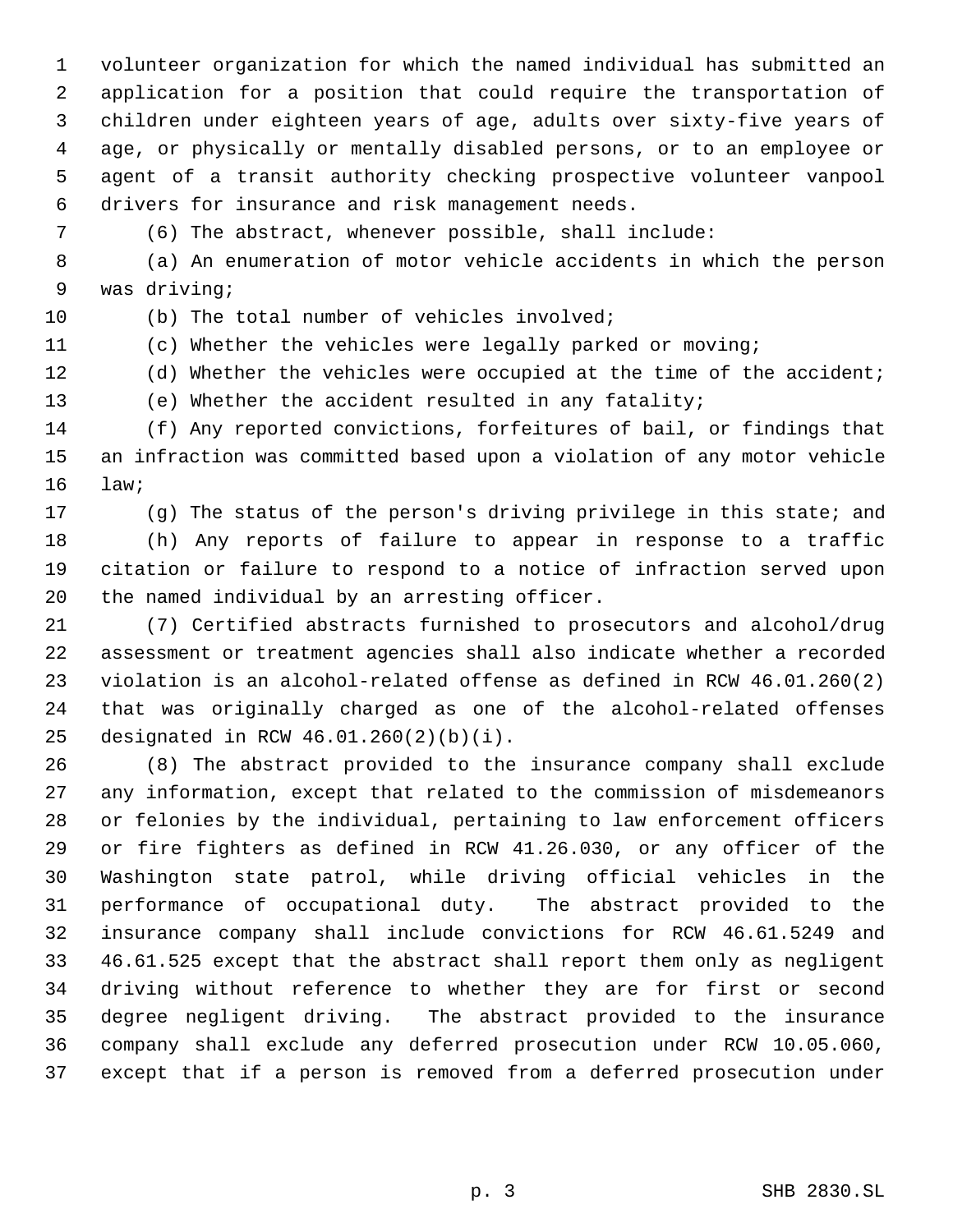RCW 10.05.090, the abstract shall show the deferred prosecution as well as the removal.

 (9) The director shall collect for each abstract the sum of five dollars, which shall be deposited in the highway safety fund.

 (10) Any insurance company or its agent receiving the certified abstract shall use it exclusively for its own underwriting purposes and shall not divulge any of the information contained in it to a third party. No policy of insurance may be canceled, nonrenewed, denied, or have the rate increased on the basis of such information unless the policyholder was determined to be at fault. No insurance company or its agent for underwriting purposes relating to the operation of commercial motor vehicles may use any information contained in the abstract relative to any person's operation of motor vehicles while not engaged in such employment, nor may any insurance company or its agent for underwriting purposes relating to the operation of noncommercial motor vehicles use any information contained in the abstract relative to any person's operation of commercial motor vehicles.

 (11) Any employer or prospective employer or an agent acting on behalf of an employer or prospective employer, or a volunteer organization for which the named individual has submitted an application for a position that could require the transportation of children under eighteen years of age, adults over sixty-five years of age, or physically or mentally disabled persons, receiving the certified abstract shall use it exclusively for his or her own purpose to determine whether the licensee should be permitted to operate a commercial vehicle or school bus, or operate a vehicle for a volunteer organization for purposes of transporting children under eighteen years of age, adults over sixty-five years of age, or physically or mentally disabled persons, upon the public highways of this state and shall not divulge any information contained in it to a third party.

 (12) Any employee or agent of a transit authority receiving a certified abstract for its vanpool program shall use it exclusively for determining whether the volunteer licensee meets those insurance and risk management requirements necessary to drive a vanpool vehicle. The transit authority may not divulge any information contained in the abstract to a third party.

 (13) Any alcohol/drug assessment or treatment agency approved by the department of social and health services receiving the certified